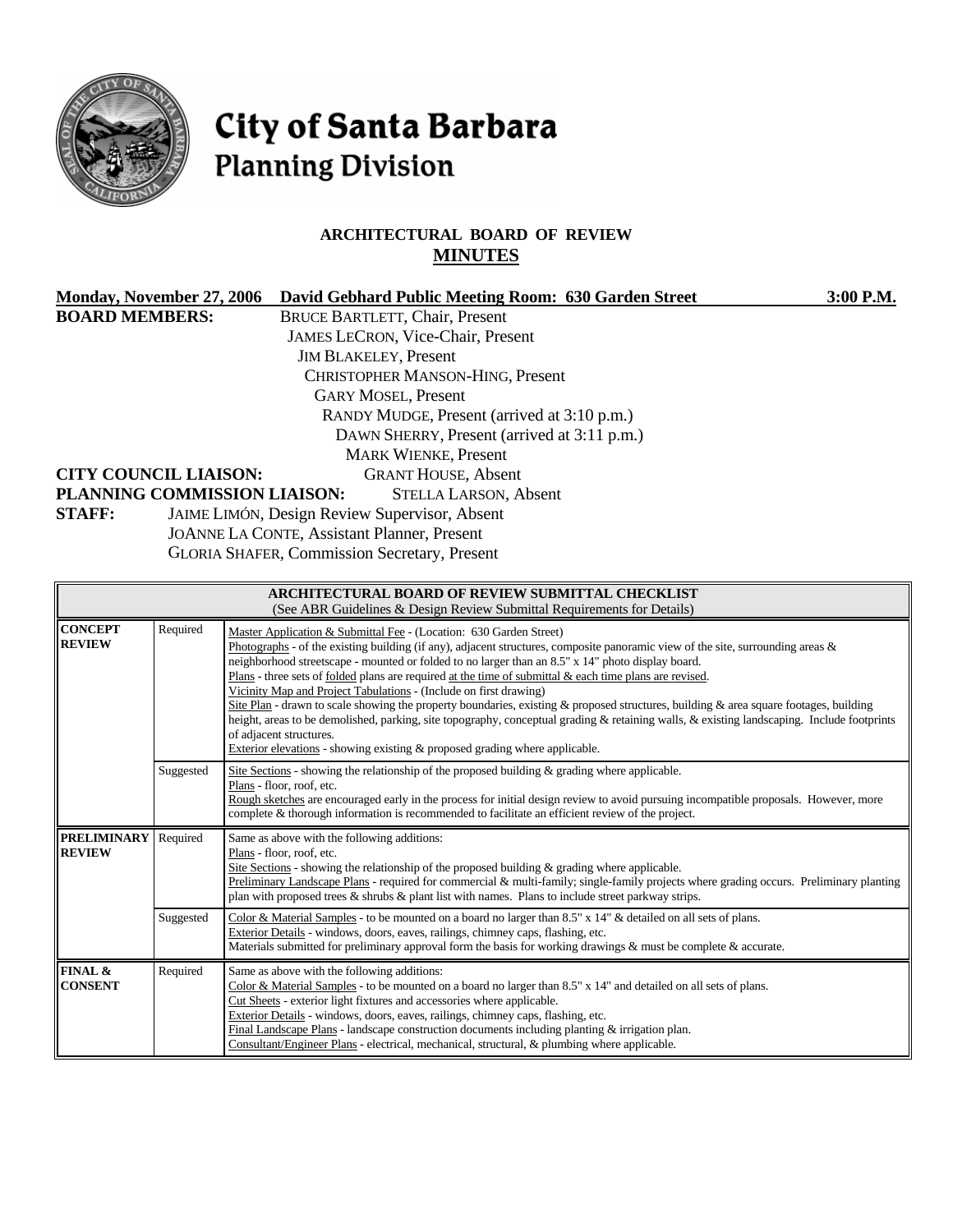## **PLEASE BE ADVISED**

- The approximate time the project will be reviewed is listed to the left of each item. It is suggested that applicants arrive 15 minutes early. The agenda schedule is subject to change as cancellations occur. Staff will notify applicants of time changes.
- The applicant's presence is required. If an applicant is not present, the item will be postponed indefinitely. If an applicant cancels or postpones an item without providing advance notice, the item will be postponed indefinitely and will not be placed on the following Architectural Board of Review (ABR) agenda. In order to reschedule the item for review, a rescheduling fee will be paid and the applicant must fill out and file a Supplemental Application Form at 630 Garden Street (Community Development Department) in addition to submitting appropriate plans.
- All approvals made by the ABR are based on compliance with Municipal Code Chapter 22.68 and with adopted ABR guidelines. Some agenda items have received a mailed notice and are subject to a public hearing.
- The ABR may grant an approval for any project scheduled on the agenda if sufficient information has been provided and no other discretionary review is required. Substitution of plans is not allowed, if revised plans differing from the submittal sets are brought to the meeting, motions for preliminary or final approval will be contingent upon staff review for code compliance.
- The Board may refer items to the Consent Calendar for Preliminary and Final Architectural Board of Review approval.
- Preliminary and Final Architectural Board of Review approval is valid for one year from the date of the approval unless a time extension or Building Permit has been granted.
- **Items before the Board may be appealed to the City Council. For further information on appeals, contact the Planning Division Staff or the City Clerk's office. Said appeal must be in writing and must be filed with the City Clerk at City Hall within ten (10) calendar days of the meeting at which the Board took action or rendered its decision. The scope of this project may be modified under further review.**
- **AMERICANS WITH DISABILITIES ACT:** In compliance with the Americans with Disabilities Act, if you need special assistance to participate in this meeting, please contact the Planning Division at (805) 564-5470. Notification at least 48 hours prior to the meeting will enable the City to make reasonable arrangements.
- **AGENDAS, MINUTES and REPORTS**: Copies of all documents relating to agenda items are available for review at 630 Garden St. and agendas and minutes are posted online at [www.SantaBarbaraCa.gov](http://www.santabarbaraca.gov/) If you have any questions or wish to review the plans, please contact Kelly Brodison, at (805) 564-5470 between the hours of 8:30 a.m. to noon and 1:00 p.m. to 4:00 p.m., Monday through Friday.

#### • **LICENSING ADVISORY:**

The Business and Professions Code of the State of California and the Municipal Code of the City of Santa Barbara restrict preparation of plans for certain project types to licensed professionals. Applicants are encouraged to consult with Building and Safety Staff or Planning Staff to verify requirements for their specific projects.

Unlicensed persons are limited to the preparation of plans for:

- $\triangleright$  Single or multiple family dwellings not to exceed four (4) units per lot, of wood frame construction, and not more than two stories and basement in height;
- ¾ Non-structural changes to storefronts; and,
- $\blacktriangleright$  Landscaping for single-family dwellings, or projects consisting solely of landscaping of not more than 5,000 square feet.

# **NOTICE:**

- 1. That on Wednesday, November 22, 2006 at 4:00 p.m., this Agenda was duly posted on the indoor and outdoor bulletin boards at the Community Development Department, 630 Garden Street, and online at www.SantaBarbaraCa.gov.
- 2. This regular meeting of the Architectural Board of Review will be broadcast live and rebroadcast in its entirety on Wednesday at 8:00 a.m. on Channel 18.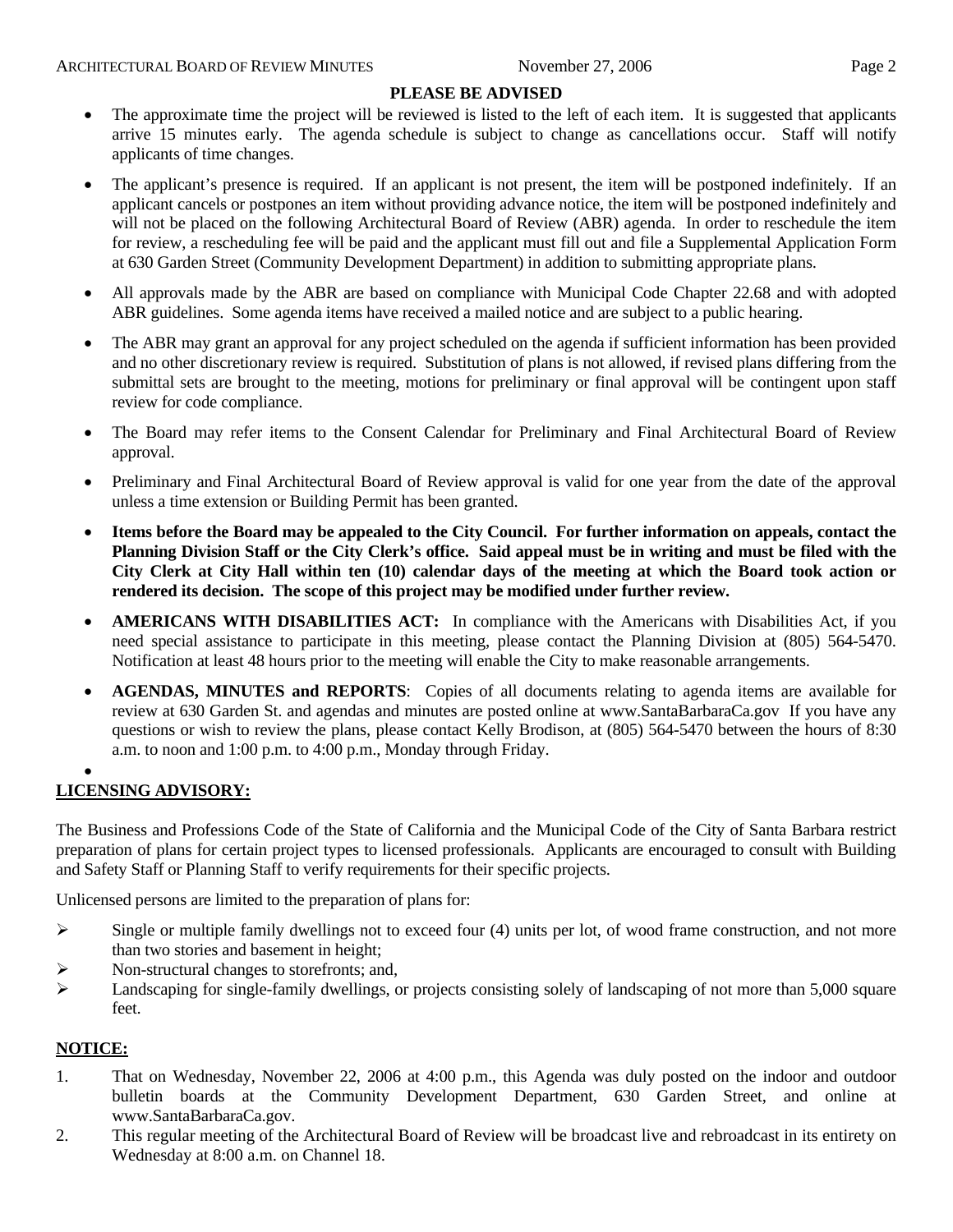# **GENERAL BUSINESS:**

A. Public Comment:

Any member of the public may address the Architectural Board of Review for up to two minutes on any subject within their jurisdiction that is not scheduled for a public discussion before the Board on that day. The total time for this item is ten minutes. (Public comment for items scheduled on today's agenda will be taken at the time the item is heard.)

No public comment.

B. Approval of the minutes:

Motion: Approval of the minutes of the Architectural Board of Review meeting of November 20, 2006, with corrections.

Action: LeCron/Wienke, 6/0/0. (Mudge and Sherry absent)

C. Consent Calendar.

Motion: Ratify the Consent Calendar. The Consent Calendar was reviewed by James LeCron with the exception of the landscaping for Items A reviewed by Randy Mudge. Action: Mudge/Manson-Hing, 8/0/0.

D. Announcements, requests by applicants for continuances and withdrawals, future agenda items, and appeals.

Ms. La Conte announced that Item #7, 1380 Shorline Drive, is continued one week at the applicant's request.

E. Subcommittee Reports.

No subcommittee reports.

F. Possible Ordinance Violations.

Board member Manson-Hing reported that the description of work on file for 333 Marina Drive does not appear to be an accurate description of the work taking place.

# **REVIEW AFTER FINAL**

# **1. 3475 MARINA DR** A-1/SD-3 Zone

 Assessor's Parcel Number: 047-022-003 Application Number: MST2000-00300 Owner: Stephen & Marianne Blick Architect: Eberhard & Associates Landscape Architect: Sam Maphis

(Proposal to construct a new 5,520 square foot, one-story residence with an attached three-car garage, new swimming pool and tennis court on a vacant 58,830 square foot lot.)

**(Review after Final for change in wall height along Cliff Drive from 6' to no more than 8' at various spots along the street to coincide with natural grade.)**

# **(PROJECT REQUIRES SUBSTANTIAL CONFORMANCE DETERMINATION WITH PLANNING COMMISSION RESOLUTION NO. 040-00.)**

# **\*\* BOARD MEMBERS WERE REQUESTED TO CONDUCT INDEPENDENT SITE VISITS\*\***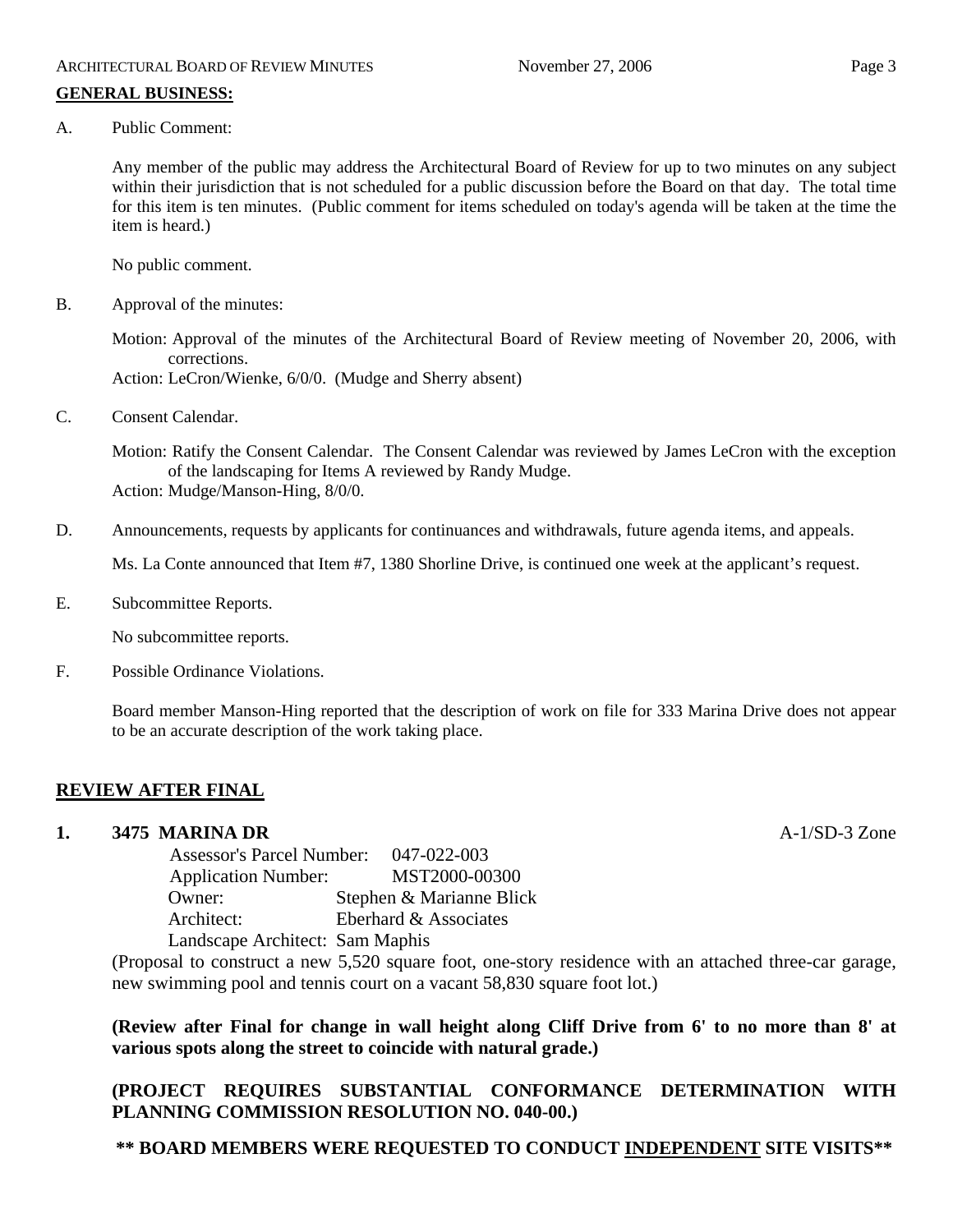(3:13)

Present: Andy Roteman, Architect.

Public comment opened at 3:26 p.m. The following individuals spoke in favor or opposition.

Arthur Schwartz, resident, opposed.

Michael Moore, resident, opposed.

Ronald Green, resident, opposed.

Susan Green, resident, opposed.

Chair Bartlett read into the record letters and e-mails expressing concern with the wall height, and loss of ocean views. Letters were submitted by the following residents: Bill Spraker, Patricia Foley, HOA President, Mark Fill, and Ralph & Patricia Winkler, and Arthur Schwartz.

Public comment closed at 3:37 p.m.

| <b>Motion:</b><br>Action:                                                              | Denial of the Review After Final.<br>Mudge/Mosel, 0/0/0. Board Member Mudge withdrew the motion.                                                                                                                            |  |
|----------------------------------------------------------------------------------------|-----------------------------------------------------------------------------------------------------------------------------------------------------------------------------------------------------------------------------|--|
| <b>Motion:</b>                                                                         | Approval of a wall no taller than the previously approved 6-feet, or relocate the wall to a<br>location where the top of the wall will be no more than 6' exposed to public view.                                           |  |
| Action:                                                                                | Mudge/. Motion failed due to lack of a second.                                                                                                                                                                              |  |
| <b>Substitute</b>                                                                      |                                                                                                                                                                                                                             |  |
| <b>Motion:</b><br>Final Approval of the Review After Final with the following comment: |                                                                                                                                                                                                                             |  |
|                                                                                        | Approval of the changes to the structure with the exception of the scope of work<br>regarding Item #'s 2 and 9. The privacy wall along Cliff Drive is to remain as previously<br>approved at 6-feet, and without pilasters. |  |
| Action:                                                                                | LeCron/Manson-Hing. 6/2/0. Sherry and Mosel opposed.                                                                                                                                                                        |  |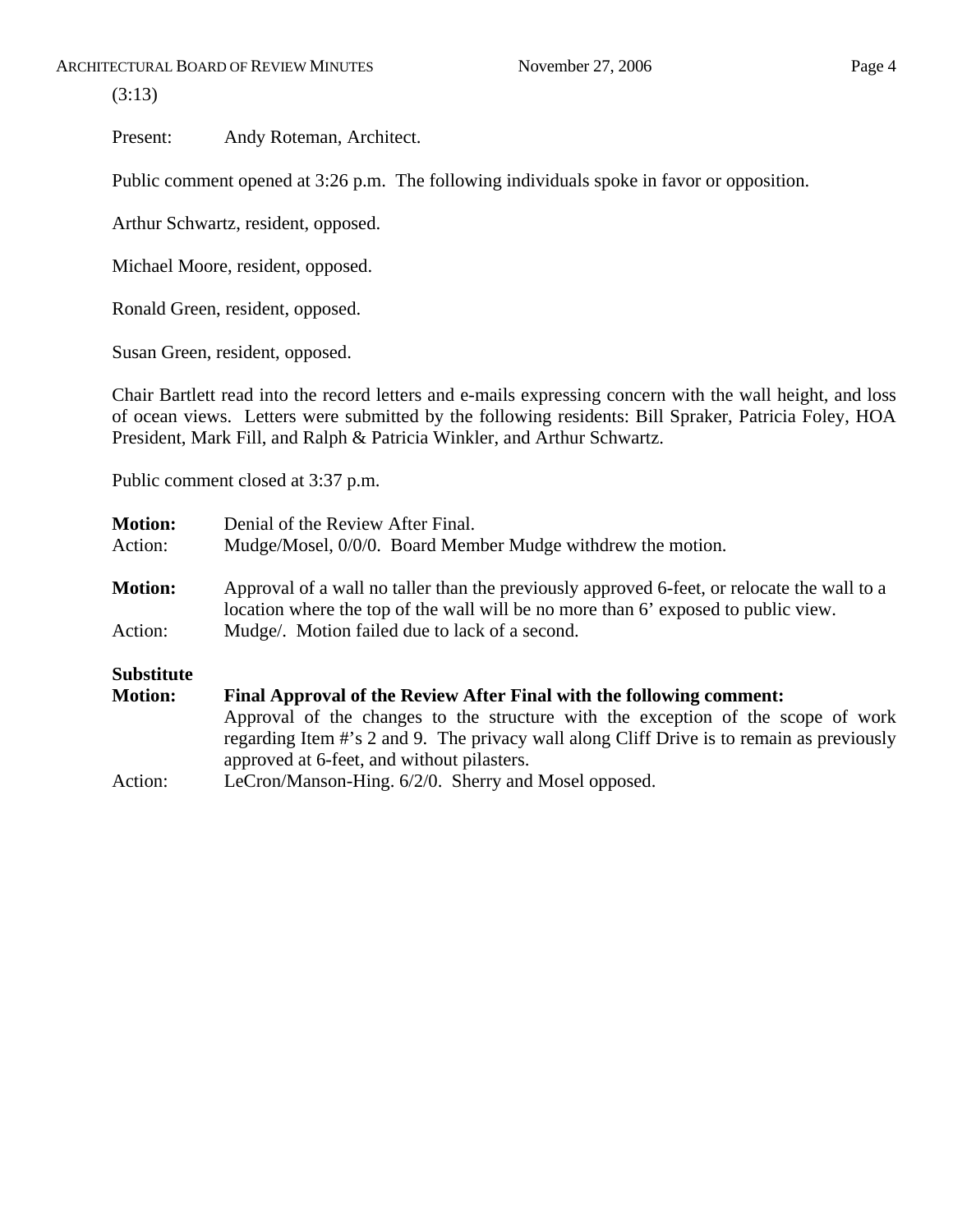# **CONCEPT REVIEW - CONTINUED ITEM**

## **2. 434 W GUTIERREZ ST** R-4 Zone

 Assessor's Parcel Number: 037-191-002 Application Number: MST2006-00541 Owner: Lorenz Weidl Architect: Bildsten & Sherwin Design Studio

(Proposal for a three-unit, three-story apartment building to be attached to an existing 1,707 square foot single-family dwelling. The three units total 5,334 square feet and there would be four two-car garages totaling 1,750 square feet on the lower level. The project includes converting three existing 281 square foot garages to storage space, and a total of 50 cubic yards of grading. Modifications are requested to allow encroachments into the front yard setbacks along West Gutierrez Street and Rancheria Street and to provide less than the required amount of open space.)

# **(Second Concept Review.)**

# **(COMMENTS ONLY; PROJECT REQUIRES ENVIRONMENTAL ASSESSMENT AND STAFF HEARING OFFICER APPROVAL FOR MODIFICATIONS.)**

(4:10)

Present: Ellen Bildten, Architect.

Public comment opened at 4:19 p.m.

Josef Meyr, resident, opposed to the proposed height, and mass.

Public comment closed at 4:20 p.m.

#### **Motion: Continued indefinitely to the Full Board with the following comments:**

**1)** The majority of Board members are concerned that the mass, bulk, and scale is increasing in an effort to improve the articulation of the structure. **2)** The increased roof heights, especially in the central portion of the building, appear to make compliance with solar design guidelines and third level setbacks on Rancheria Street hard to achieve. **3)** The Board is concerned with the plan layout of the existing house for Unit #1, it appears to be 2 or 3 units without the associated required parking. Unit 1 should be thoroughly depicted as to its design intent. **4)** The applicant is encouraged to use the Gutierrez Street frontage for a true front door effect on the porch, which the Board would like to see remain even though it is located in the front setback. **5)** The materiality appears to be moving in right direction. The use of additional board and batt siding is helping the articulation of portions of the architecture. The change in materiality from the plaster to the board and batt would be more successful if there was a plane change associated with the wall conditions. 6) The choice of materials for Unit #1 should be restudied to integrate that structure more into the final composition of the project. **7)** There is concern with accuracy of the drawings especially relative to the vertical heights and the lack of sections through the building. **8)** There is a question whether the three levels at the north end of the project are achievable given the lack of topographical information, dimensions, and finished floor elevations. **9)** Introduce planting pockets or a continuous planter along the eastern edge of the driveway abutting the adjacent neighbor. Action: Mosel/Wienke, 8/0/0. Motion carried.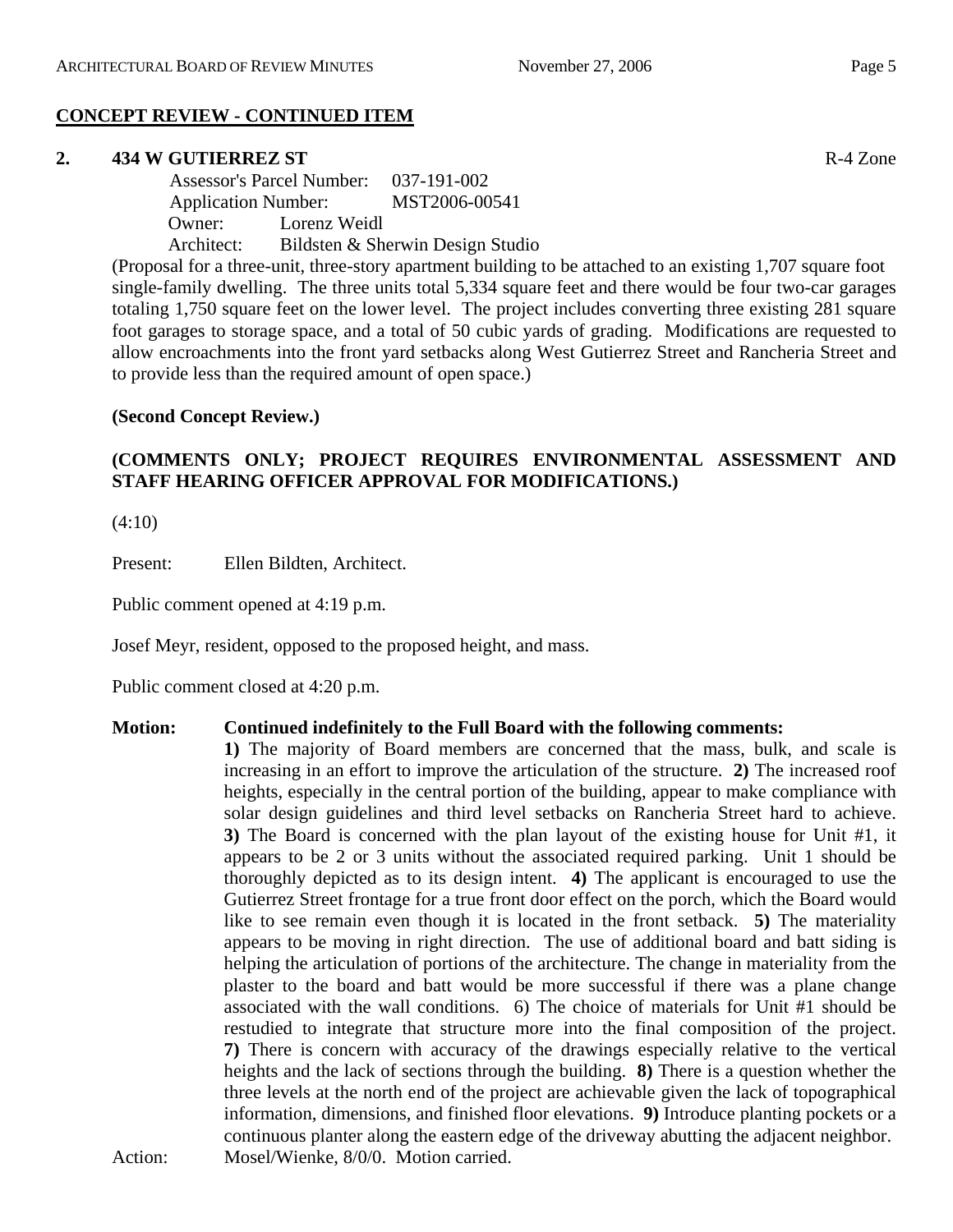#### **IN-PROGRESS REVIEW**

#### **3. 1236 SAN ANDRES ST** R-3 Zone

|                            | Assessor's Parcel Number: 039-151-001 |                           |
|----------------------------|---------------------------------------|---------------------------|
| <b>Application Number:</b> |                                       | MST2006-00364             |
| Owner:                     |                                       | Ruth Mudry Trust 11/17/94 |
| Architect:                 | Kirk Gradin                           |                           |
| Owner:                     | Casas Del Parque, LLC                 |                           |
| Applicant:                 | <b>Blakenship Construction</b>        |                           |

(Proposal to construct four two-story residential condominium units. Three of these would be approximately 1,000 square feet and one would be approximately 1,100 square feet. Each unit would have an attached two-car garage for a total of eight parking spaces on the 10,048 square foot parcel. The proposal includes demolition of all existing structures and there would be 140 yards of cut and fill grading outside the building footprints. The project will require Staff Hearing officer approval for a Tentative Subdivision Map.)

#### **(Review of the Landscape Plan is requested.)**

# **(COMMENTS ONLY; PROJECT REQUIRES ENVIRONMENTAL ASSESSMENT AND STAFF HEARING OFFICER APPROVAL FOR A TENTATIVE SUBDIVISION MAP.)**

(4:55)

Present: Kirk Gradin, Architect; Jeff Yardy, Earthform.

# **Motion: Continued indefinitely to the Staff Hearing Officer and return to Full Board with the following comments:**

**1)** Study the northern property line fencing, egress and planting requirements. **2)** As to the landscape: **a.** Provide planting in the parkway; **b.** Delineate adequate root areas, or planters, for the trees. **c.** Verify that the size of trees proposed can be planted where shown on the plans; **d**. Show what is proposed from the City's standpoint related to the landscaping in the adjacent park. **3)** Study the aspects of tagging and theft as they relate to the style of fence. **4)** The Board is pleased with the creek restoration effort at rear of property.

Action: Wienke/LeCron, 8/0/0.

# **CONCEPT REVIEW - NEW ITEM: PUBLIC HEARING**

# **4. 1209 MANITOU RD** R-1 Zone

 Assessor's Parcel Number: 041-010-029 Application Number: MST2006-00658 Owner: Miles Paine Architect: Lori Kari

(Proposal for a 712 square foot addition to an existing 2,131 square foot two-story dwelling with a 370 square foot attached garage on a 10,229 square foot lot in the Hillside Design District. The proposal includes a 181 square foot second floor addition, a new 531 square foot third floor, a 335 square foot roof terrace, and a 75 square foot balcony.)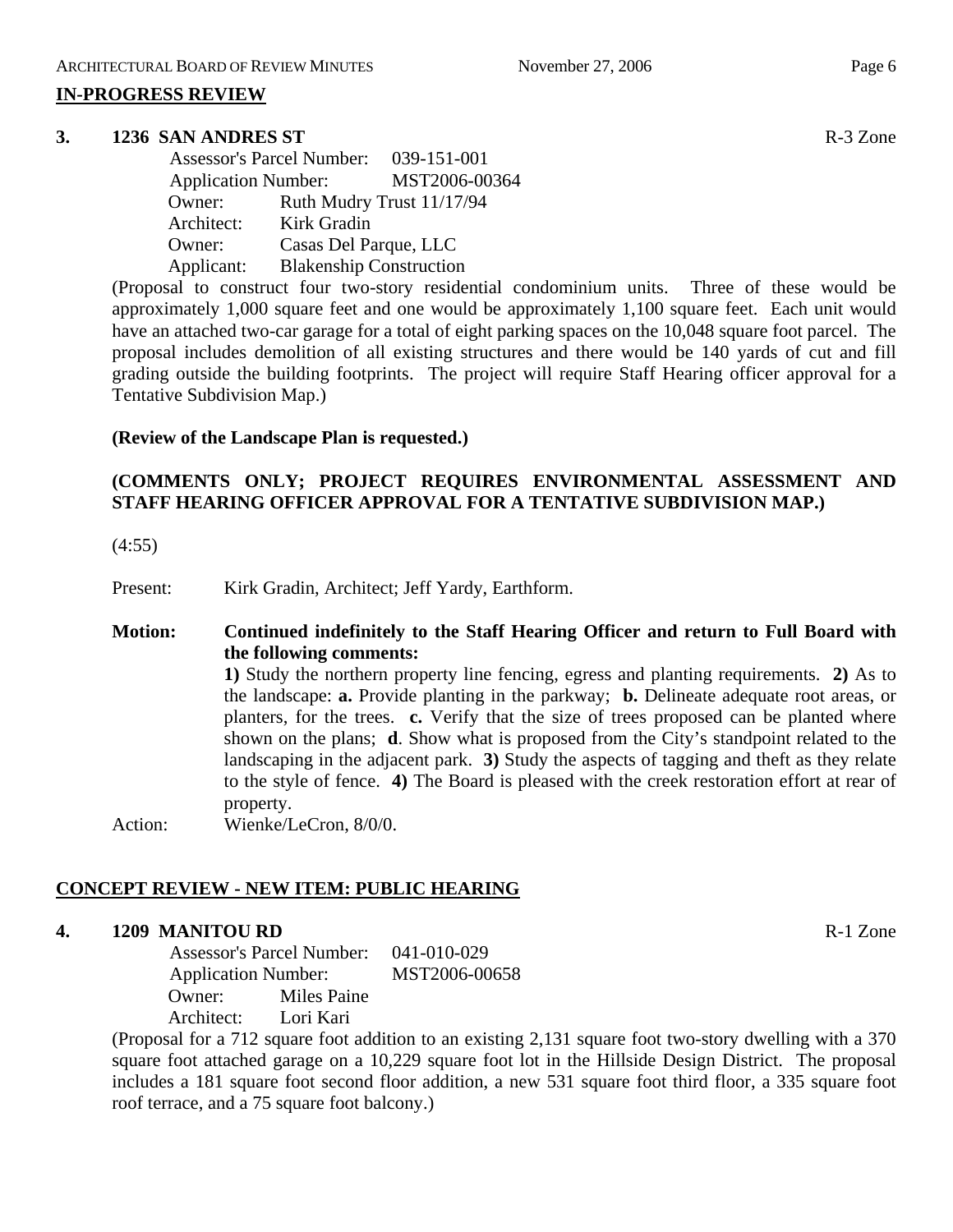# **(COMMENTS ONLY; PROJECT REQUIRES ENVIRONMENTAL ASSESSMENT AND NEIGHBORHOOD PRESERVATION ORDINANCE FINDINGS.)**

(5:27)

Present: Lori Kari, Architect.

# **Motion: Continued indefinitely to Consent Calendar with the following comments: 1)** The project is ready for final approval, pending Environmental Assessment. **2)** Neighborhood Preservation Ordinance findings may be made on Consent Calendar. **3)** Provide high quality detailing. Action: Manson-Hing/Wienke, 8/0/0.

# **\*\*\*\*\*\*\*\*\*\*\*\*\*\*\*\* THE BOARD RECESSED FROM 5:43 P.M. UNTIL 6:25 P.M. \*\*\*\*\*\*\*\*\*\*\*\*\***

# **CONCEPT REVIEW - NEW ITEM: PUBLIC HEARING**

#### **5. 126 N ALISOS ST** R-2 Zone

 Assessor's Parcel Number: 017-093-017 Application Number: MST2006-00666 Owner: Alicia Fernandez Designer: Jose Esparza

(Proposal for partial demolition and rebuilding of an existing 1,126 square foot one-story single-family residence. The proposal includes the construction of a 310 square foot second-story, a 137 square foot front porch, an 18 square foot second-story deck, extension of a garden wall adjacent to the driveway, widening the driveway by 3 feet, and demolition of 241 square feet of the existing first-floor space. There are two units on the 5,000 square foot parcel with no proposed alterations to the rear unit.)

# **(COMMENTS ONLY; PROJECT REQUIRES ENVIRONMENTAL ASSESSMENT.)**

(6:25)

Present: Jose Esparza, Designer.

Public comment opened at 6:33 p.m.

Chair Bartlett read into the record letters expressing concern with loss of driveway access, and opposition to the two-story construction. Letters were submitted by: David Edsall, Attorney for Rosa Bortolazzo; and Martin and Pandra Moriarty.

Public comment closed at 6:36 p.m.

# **Motion: Continued indefinitely to the Full Board with the following comments:**

**1)** The Board finds the overall notion of the minimal second story addition to be going in right direction; however, further study is needed of the articulation and the location of some of the programmatic parts. The Board is struggling with the tall two-story nature of the stairwell as it is presented to the street. **2)** There is concern with the east facing second-story balcony that overlooks the adjacent neighbor. Consider moving the second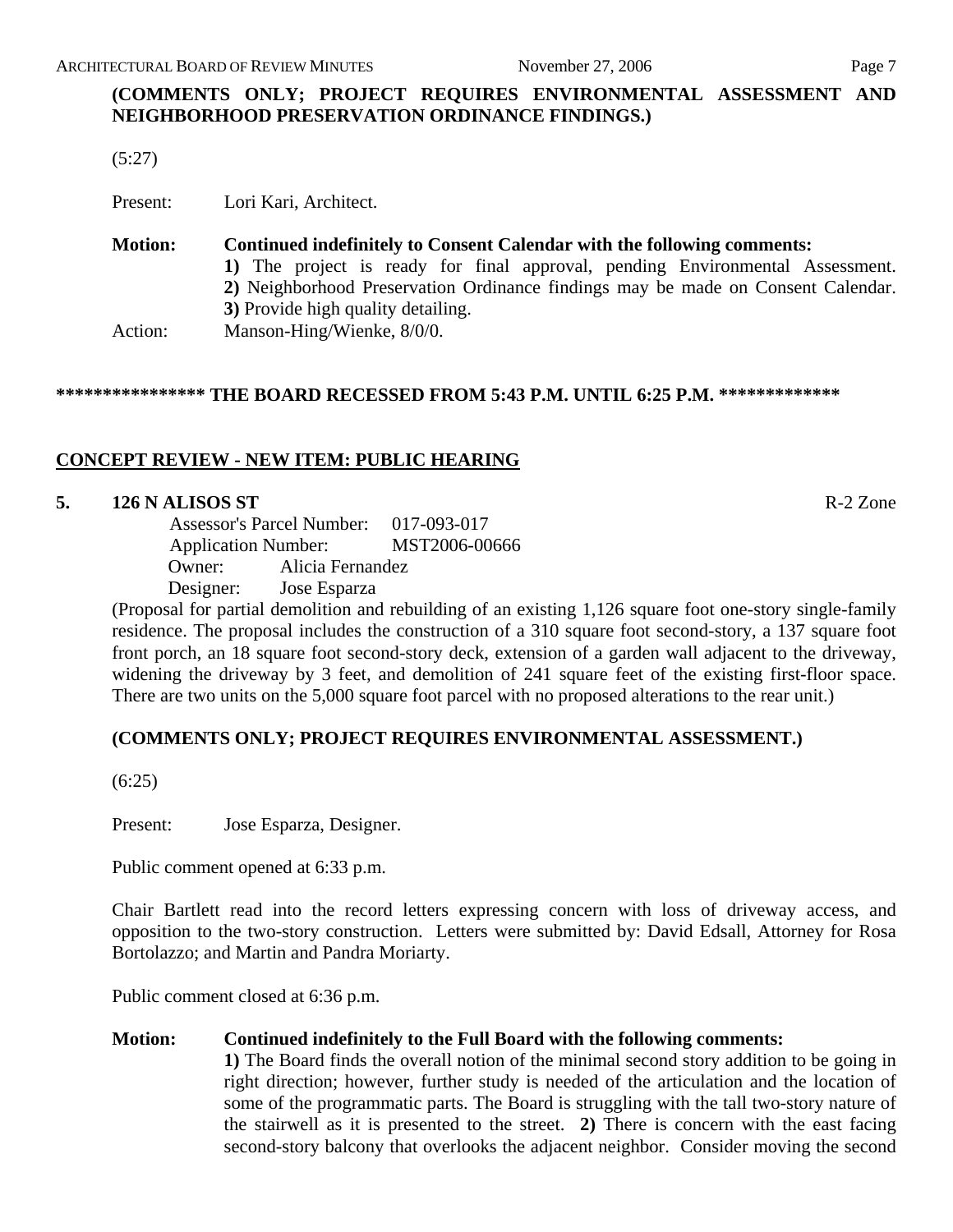story mass further from the street and restudy the relationship of the stairs and the upper level balcony to address those issues. **3)** The Board looks for simplification of the roof forms to emulate the Dutch-gable as presented on the west elevation and continued use of the gable elsewhere in the project so that it does not to stand out as a single application. **4)** Restudy the roof form of the front porch roof where it intersects the main roof on the west elevation. **5)** Introduce charm giving elements on the front building of the proposal. **6)** Increase landscape opportunities where ever possible and provide photographs of the proposed open yard space. There is concern that current photographs depict mostly hardscape around the two existing buildings. **7)** Provide a landscape plan for the front and driveway side of the front residence.

#### Action: Wienke/Blakeley, 8/0/0.

# **PRELIMINARY REVIEW**

#### **6. 2202 DE LA VINA ST** R-4 Zone

 Assessor's Parcel Number: 025-183-018 Application Number: MST2006-00470 Owner: John Chapman Architect: Jyl Ratkevich

(Proposal for an 890 square foot second-floor addition and a 67 square foot first-floor addition to an existing 889 square foot one-story single family residence. A modification is requested to provide one uncovered parking space in place of a required covered space, and a waiver is requested for the undersized covered space in the existing shared two-car garage.)

#### **(Modification approved on November 8, 2006.)**

# **(PROJECT REQUIRES NEIGHBORHOOD PRESERVATION ORDINANCE FINDINGS.)**

(6:53)

Present: Jyl Ratkevich, Architect.

#### **Motion: Continued two weeks to the Full Board with the following comments:**

**1)** The Board finds that the majority of the revisions have been successful; however, the second-story decks on the south-west façade are creating an eyebrow-roof effect, which the Board was hoping to eliminate by stepping the second-story back. Consider either eliminating the decks or another solution that allows for a true roof form expression at the first to second floor on that street facade. **2)** The majority of the Board is concerned with the complexity of the inter-relationship of the ground level rear porch and the upper level balcony, especially where they intersect on the north-east elevation. Restudy the upper balcony to minimize the size and the impact to the adjacent neighbor, and to avoid conflict with the porch below. **3)** The Board prefers a brick veneer at the fireplace elements in keeping with the original brick chimneys. **4)** The Board is not in favor of the plaster columns at the rear porch as depicted. The Board prefers either: **a.** that the rear porch column bases use brick to emulate the front porch, or, **b.** redesign the rear porch in a more simplistic fashion so as not to be in competition with the front porch element.

Action: Wienke/Sherry, 8/0/0.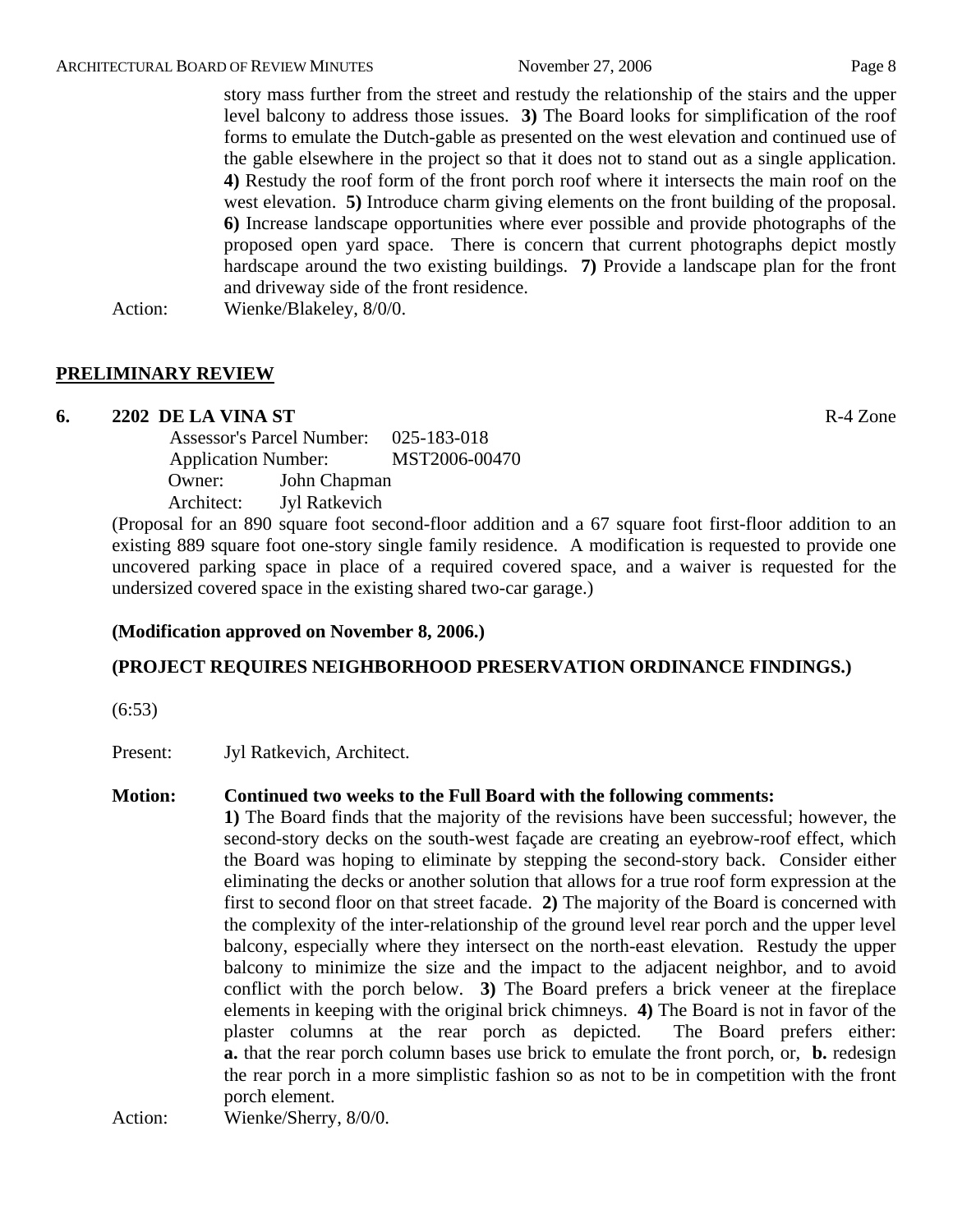#### **PRELIMINARY REVIEW**

#### **7. 1380 SHORELINE DR** E-3/SD-3 Zone

 Assessor's Parcel Number: 045-193-018 Application Number: MST2004-00873 Owner: Mark & Jacquelyn Boyd Architect: Dawn Sherry

(Proposal to construct approximately 992 square feet of first and second-story additions and a new attached 400 square foot garage to an existing 999 square foot single-family residence with an attached two-car garage on a 6,190 square foot lot in the Appealable Jurisdiction of the Coastal Zone. The proposal includes removal of 97 square feet from the existing residence and garage and conversion of 341 square feet of garage to habitable space with a new window in the required front yard setback and associated improvements.)

#### **(Preliminary Approval is requested)**

# **(PROJECT REQUIRES NEIGHBORHOOD PRESERVATION ORDINANCE FINDINGS AND COMPLIANCE WITH PLANNING COMMISSION RESOLUTION NO. 028-06 )**

Continued one week at the applicant's request.

# *CONSENT CALENDAR*

# **REFERRED BY FULL BOARD**

# **A. 1232 CHINO ST** R-2 Zone

Assessor's Parcel Number: 039-142-022 Application Number: MST2006-00218 Owner: Salvador & Maria Barragan Designer: Darlene Allen

(Proposal for a one-story 1,763 square foot three-bedroom single-family residence including an attached 433 square foot two-car garage to replace an existing 929 square foot single-story residence. The 10,750 square foot lot contains an existing one-story duplex, a three-car garage, and two uncovered parking spaces which will remain.)

# **(Final Approval of the Architecture and Landscape Plan is requested.)**

Final Approval of the Architecture as noted on the plans. Final Approval of the landscape.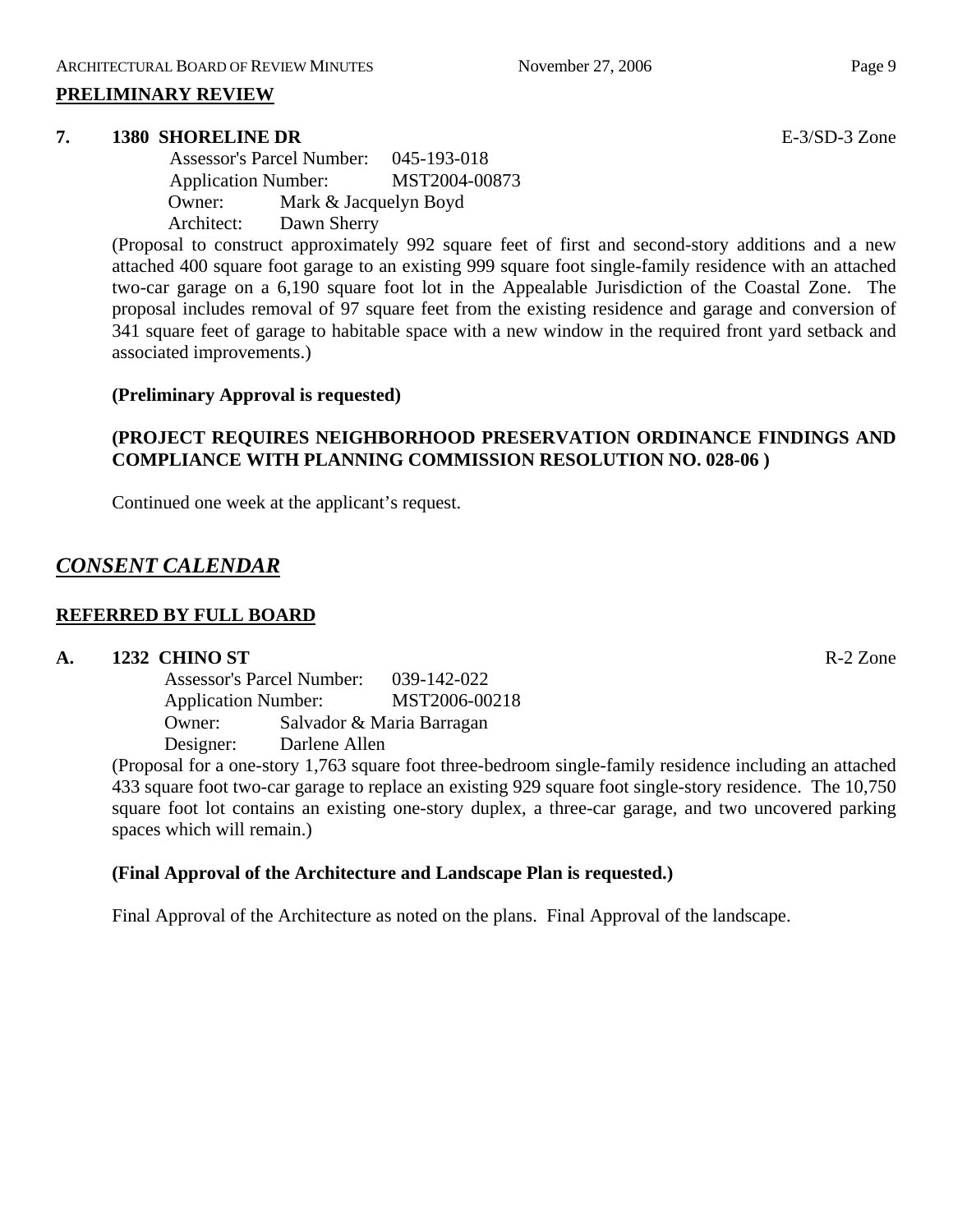# **FINAL REVIEW**

# **B. 1703 SANTA BARBARA ST** R-2 Zone

Assessor's Parcel Number: 027-111-008 Application Number: MST2006-00454 Owner: Santa Barbara-Valerio LLC Architect: Brian Nelson

(Proposal to convert an existing 2,658 square foot two-story duplex to a single-family residence. The project includes exterior remodeling, a 358 square foot two-story addition, interior alterations, an elevator, and site and landscape improvements on the 6,116 square foot lot. The existing attached twocar garage will be retained. Modifications are requested for work to encroach into three setbacks and into the required open-yard area.)

# **(Final Approval of the colors and materials is requested.)**

Final Approval as submitted of the color and materials.

# **NEW ITEM**

# **C. 2221 ST JAMES DR** E-1 Zone

Assessor's Parcel Number: 049-261-014 Application Number: MST2006-00683 Owner: Peder Jan Estrup & Faiza Fawaz

Architect: James Zimmerman

(Proposal for a 20 square foot two-story elevator shaft at the rear of the residence, approximate height of 20 feet.)

# **(PROJECT REQUIRES ENVIRONMENTAL ASSESSMENT AND NEIGHBORHOOD PRESERVATION ORDINANCE FINDINGS.)**

Continued one week at applicant's request.

# **NEW ITEM**

# **D. 1411 SAN ANDRES ST** C-P/R-2 Zone

Assessor's Parcel Number: 039-032-020 Application Number: MST2006-00670 Owner: Days E Et Al Trustees (for) Days Applicant: Bradley Miles

(This is an enforcement case #ENF2004-00259. Proposal to remodel the existing bakery and add 16' x 9' cooler in the rear of the shop and an 8 foot x 6 foot wall. Remodel front facade and exterior color change.)

# **(PROJECT REQUIRES ENVIRONMENTAL ASSESSMENT)**

Continued one week at the applicant's request.